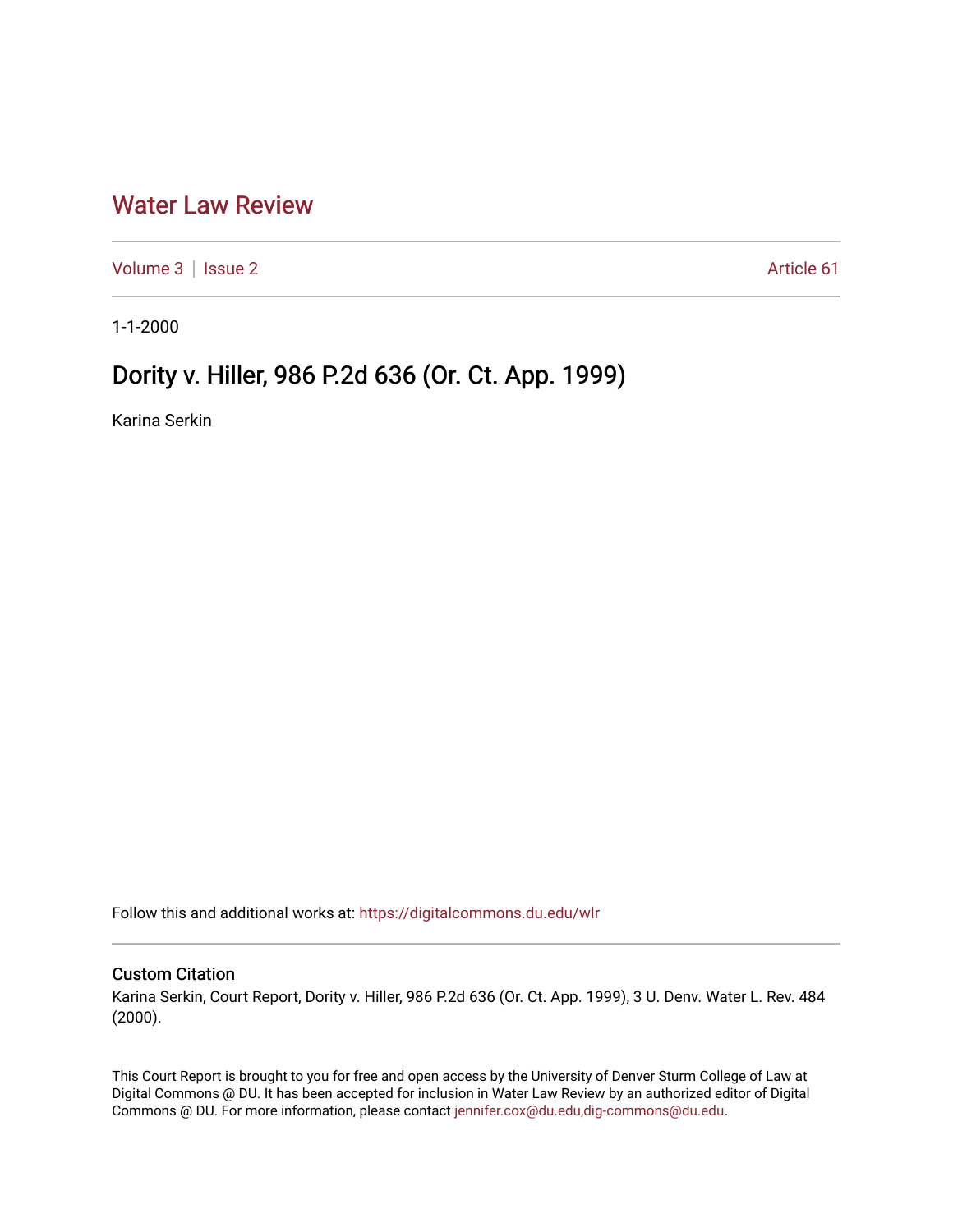this case, the Staats' water rights allowed for diversion of water for irrigation.

The court also noted that under the department's administrative rules, "irrigation" was defined as the artificial application of water to promote growth of crops, and that the department interpreted the rule to mean that only the artificial application of water constituted "irrigation." Furthermore, according to the court, the department's interpretation of the administrative rule deserved highly deferential judicial review, as long as the interpretation was plausible. The court finally concluded that the department's findings that the Staats' artificial ditches were incapable of irrigation use, and therefore irrigation had occurred through naturally occurring subsurface seepage on their land, were both reasonable.

## *Steven Marlin*

Dority v. Hiller, **986 P.2d 636** (Or. Ct. **App. 1999)** (holding that: (1) an irrevocable license existed for a pipeline through plaintiff's property;  $(2)$ defendants did not abandon such license when they changed the location of the pipeline; (3) plaintiffs did not have a property interest in the license; and (4) the trial court did not abuse its discretion by granting an injunction requiring plaintiffs to remove riser and restore defendant's pipeline connection).

Milton Wolsborn originally owned Dority's property, which was situated on a diversion point on the Willamette River. In 1964, the Hillers applied for and were granted a permit to take water from a point on Wolsborn's property. The Hillers buried a steel pipeline from the river, across the Dority's field, and into their property. The Hillers also installed an electrical pole and box in order to operate the pump. They used this pipeline to irrigate their fields.

In 1967, the Doritys purchased Wolsborn's property. The Doritys applied for a permit to take water from the same diversion point where Hillers obtained their water. In 1975, the Hiller's sought to replace the steel pipeline with a plastic one. When Dority asked if they had an easement, the Hillers replied that they had a written easement from Wolsborn. Dority then gave them permission to install the plastic pipeline.

In 1994, quarrels began between the two parties. Dority installed a rise and disconnected Hiller's pipeline at least once. Dority then filed suit against the Hillers to quiet title to real property and for damages on theories of trespass, private nuisance, and public nuisance.

The Hillers's counterclaims sought a declaration of a right to maintain an irrigation pipeline across Dority's property. The Hillers moved for summary judgment on the grounds that they possessed an irrevocable license to use Dority's property for the pipeline. The trial court granted the motion and enjoined the Doritys from interfering with the pipe connection. The Doritys appealed.

Before reaching the merits, the Oregon Court of Appeal decided